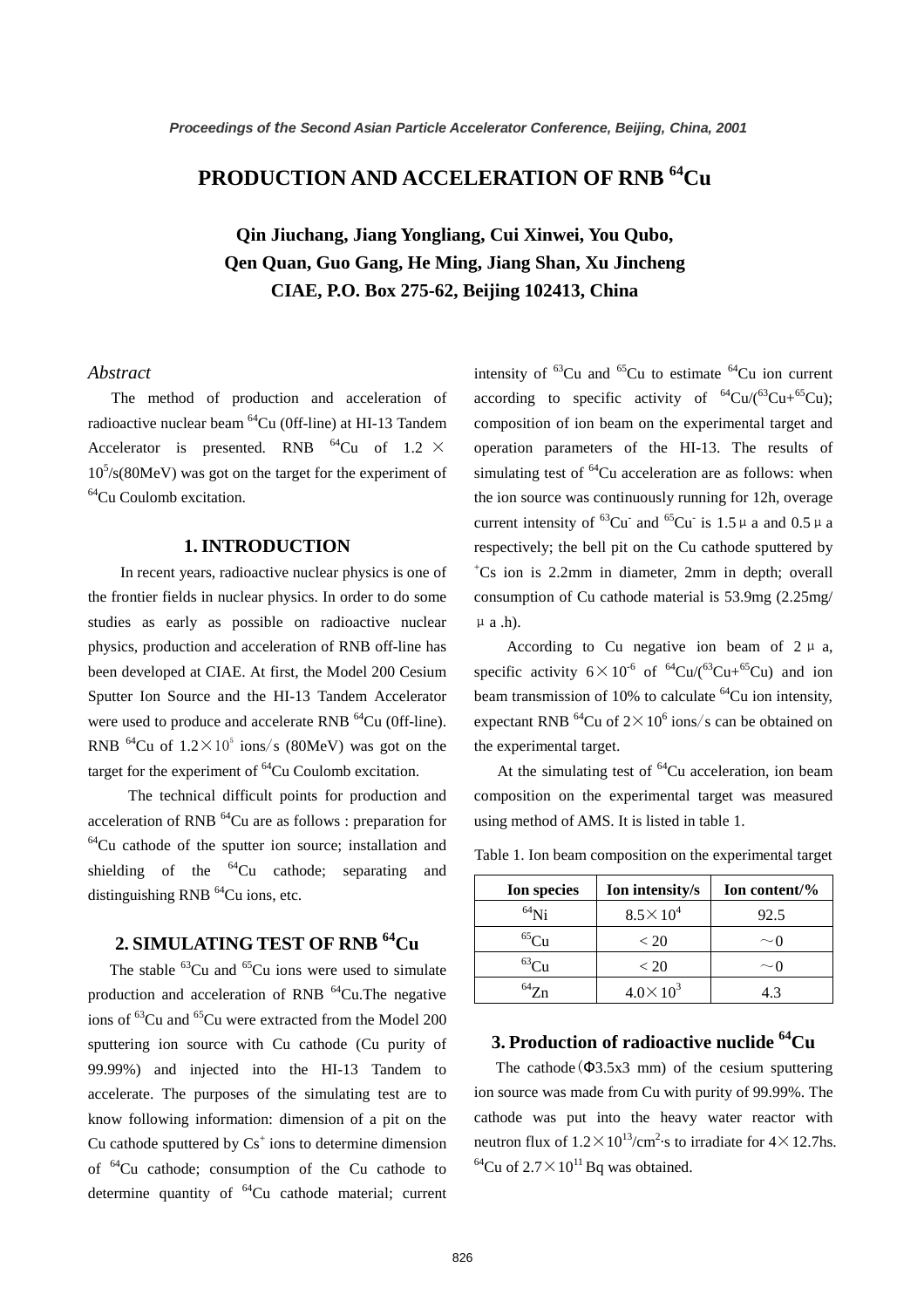## **4. Shielding and aligning of the 64Cu cathode**

One of difficulties for production of RNB (off-line) is how to install and shield the radioactive cathode of the sputter ion source. It took us a lot of time to think about it. The final device for installing, aligning and shielding of the 64Cu cathode was made well. It is shown in Fig.1. The cathode rod is in the cylindrical lead shield. There are the opening guide slot up the shield and the lead cover shaped long trap. So the cathode rod with  $^{64}Cu$ cathode can be moved into the ion source after removing the lead cover. In the shield there is a lead blockage  ${}^{64}Cu$ cathode at forward direction. While the cathode rod is moving into the ion source, the lead blockage falls down into the trap. There are two adjustable supports under the shield for alignment of the <sup>64</sup>Cu cathode.



1.Fast vacuum connector 2.Trap of leak blockage 3.Lead blocage 4.Target 5.Cathode rod 6.Lead shielding 7.Cooling tube 8.Supporting plate 9.Supporting and adjusting unit

Fig.1 Device of rshielding and aligning <sup>64</sup>Cu target of ion source cathode

A permissible radiation does is 5 rem per year and assumed working time is 20hs for one year. In order to reduce radiation does on man body as low as possible, final permissible radiation does of 0.15 rem is determined for one hour. According to the permissible radiation does, the calculated wall thickness of the lead shield is 24mm. The designed wall thickness of the lead shield is 40mm. It is safe to install the  $^{64}$ Cu cathode into the ion source.

### **5. Separating and distinguishing of 64Cu**

The <sup>64</sup>Cu cathode was installed in the Model 200

sputtering ion source. Negative ion beam  ${}^{63}Cu$ ,  ${}^{65}Cu$  and  $64$ Cu from the ion source was injected into the HI-13 Tandem to accelerate respectively. Intensity of ion beam at different points of the HI-13 Tandem Accelerator is listed in table 2.

| raore 2. michael, or ca foll beam at christent points |         |                   |                      |  |
|-------------------------------------------------------|---------|-------------------|----------------------|--|
| Ion species                                           | L. E    | Image             | <b>Target</b>        |  |
| ${}^{63}Cu$                                           | 2400na  | 560 <sub>na</sub> | 120na                |  |
| ${}^{65}$ Cu                                          | 1200na  | 280na             | 60na                 |  |
| ${}^{64}Cu + {}^{64}Ni$                               | \$560na |                   | $3.4 \times 10^5$ /s |  |
|                                                       | \$560na |                   | $1.2 \times 10^5$ /s |  |

Table 2. Intensity of Cu ion Beam at different points

 $*$  including  ${}^{63}$ Cu and  ${}^{65}$ Cu, etc.

The system for separating and distinguishing of RNB 64Cu is showed in Fig.2. At accelerating 64Cu ions, absolute majority of  ${}^{63}Cu$  and  ${}^{65}Cu$  from the ion source are deflected by the injector magnet, the  $90^{\circ}$  magnetic analyzer and the switch magnet. But due to that ions pass through the foil stripper and collide with gas, ions have distribution of different charge states and energy. So a few  ${}^{63}$ Cu and  ${}^{65}$ Cu ions have momentum as same as  ${}^{64}$ Cu, and can not be deflected by magnets. They can reach up the experimental target together with  ${}^{64}Cu$  and  ${}^{64}Ni$  ions. Their intensity is several classes higher than  $^{64}$ Cu and  $^{64}$ Ni.



Fig.2 Separating and distinguishing of RNB  $^{64}$ Cu

If different ions have same momentum, their energy is different. The electrostatic analyzer is energy analyzer. So the electrostatic analyzer is installed before the experimental target for deflecting  ${}^{63}Cu$  and  ${}^{65}Cu$ . After the electrostatic analyzer,  ${}^{63}Cu$  and  ${}^{65}Cu$  ions are deflected, but  $^{64}$ Ni ions are still mixed with  $^{64}$ Cu ions. In order to distinguish  ${}^{64}Cu$ ,  ${}^{64}Cu$  and  ${}^{64}Ni$  ions bombard the